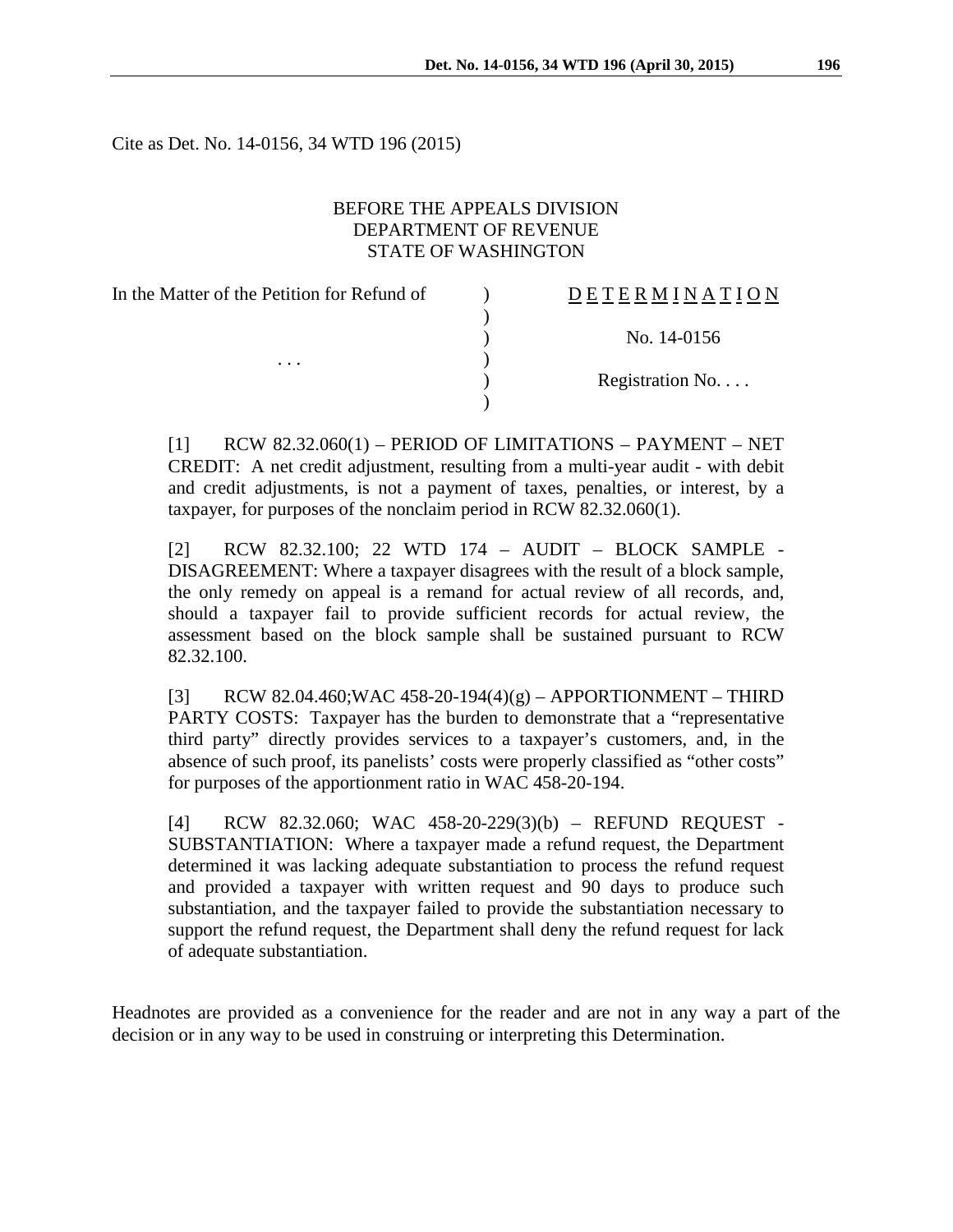Anderson, A.L.J. – An internet marketing research company challenges Audit's denial of its several applications for refund, on the basis that the nonclaim period had not run on some claims, that unusual items in a non-statistical block sample should be excluded from the sample, that panelist costs should be treated as representative third party costs, and two refund requests were improperly denied for lack of substantiation. Petition denied.<sup>[1](#page-1-0)</sup>

#### **ISSUES**

- 1. In a multi-year audit, with debit and credit adjustments, resulting in a net credit adjustment, is the credit adjustment a payment by taxpayer to the Department, pursuant to RCW 82.32.060(1) such that the nonclaim period has not run?
- 2. When an audit is based on a block sample, can a taxpayer require extraordinary items to be removed from the block or is the option to have an audit done of actual records for the audit period?
- 3. In apportioning income, are amounts paid by Taxpayer to panelists and brokers, representative third party costs pursuant to WAC 458-20-194?
- 4. Pursuant to RCW 82.32.100 and WAC 45-20-229, did taxpayer provide sufficient documentation to substantiate its refund requests for the fourth quarter of 2007 and 2008?

# FINDINGS OF FACT

[Taxpayer] operated an internet market research company until December 31, 2013. It was headquartered in Washington . . . with affiliate companies, branch offices and/or employees throughout the United States and in Canada, United Kingdom, Netherlands, Norway, China, Germany, and Brazil.

Taxpayer creates custom surveys for customers, distributes the surveys to its worldwide panel, collects the results, and then passes on the information to its customers. Taxpayer makes payments to panelists and brokers who solicit panelists. Taxpayer will pass on accumulated raw data from panelist surveys to customers, but panelists do not directly provide feedback to customers.

Customers may access internally developed software but not take possession. Taxpayer typically receives the following types of monthly revenues for services provided to customers: (1) fees for obtaining access to the company's hosted software; (2) amortization of related set up fees; (3) panel related fees recognized in the period the customer's survey is substantially completed; and (4) service fees from data management questionnaire design and foreign language translation fees.

This appeal concerns Audit's denial of several refund applications filed by the Taxpayer covering several tax periods. These are the periods at issue: audit period, subsequent period, and

 $\overline{a}$ 

<span id="page-1-0"></span><sup>&</sup>lt;sup>1</sup> Identifying details regarding the taxpayer and the assessment have been redacted pursuant to RCW 82.32.410.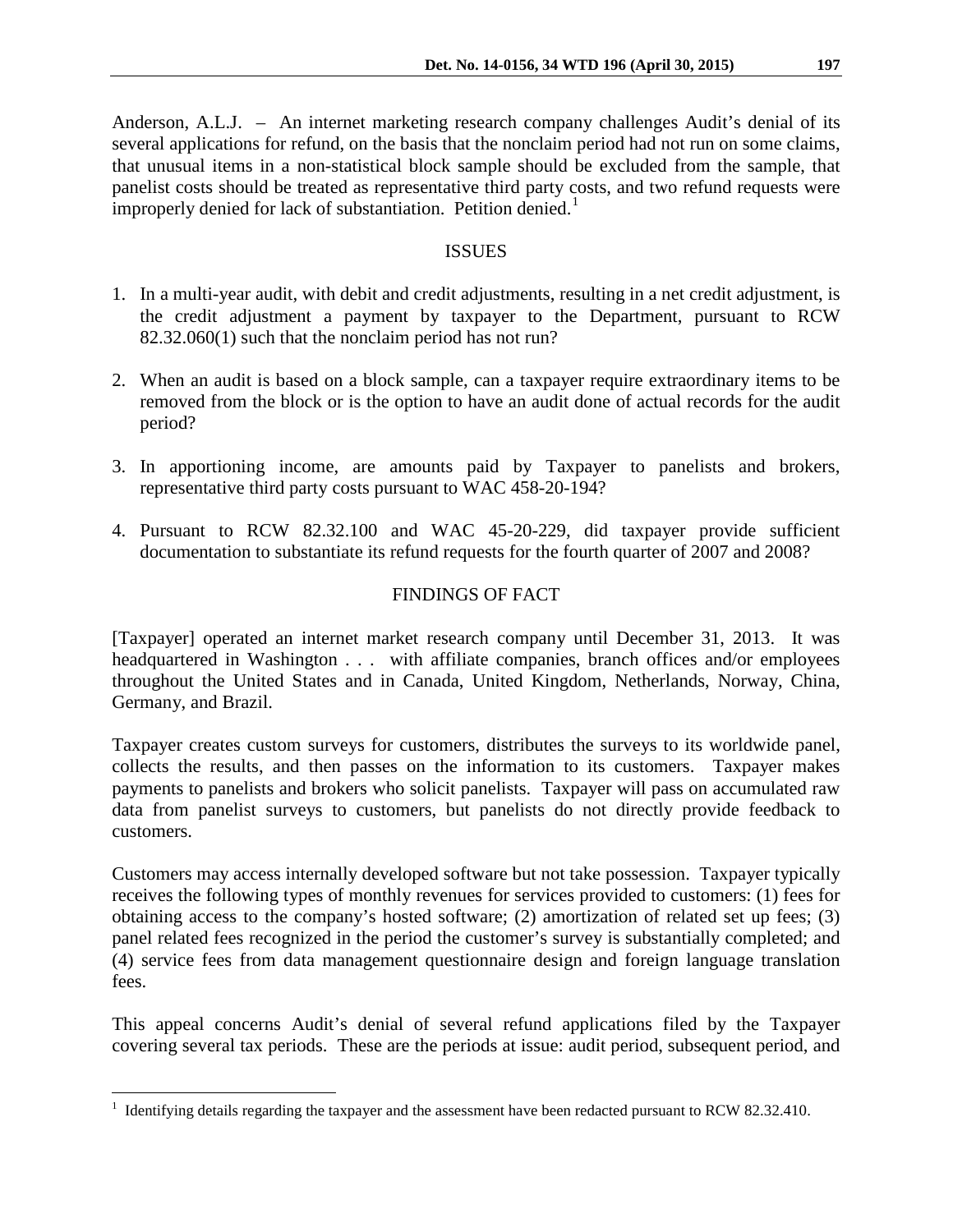2008. The issues are nonclaim period, apportionment (block sampling and representative third party costs), and failure to substantiate refund requests.

### January 1, 2004 – September 30, 2007 (Audit Period)

The Washington State Department of Revenue's (the "Department's") Audit Division ("Audit") examined Taxpayer's books and records for the period of January 1, 2004, to September 30, 2007 (the "Audit Period"). On January 29, 2009, it issued Taxpayer a credit assessment in the amount of \$. . . , consisting of a debit adjustment of \$. . . for 2004, debit adjustment of \$. . . for 2005, credit adjustment of \$. . . for 2006, and credit adjustment of \$. . . for 2007.

In a letter dated December 27, 2010, Taxpayer requested a refund of \$. . . of service and other activities business and occupation ("B&O") tax and retail sales and use tax, for the period of January 1, 2006 through December 31, 2006. In a letter dated July 22, 2011, Taxpayer submitted another refund request for the entire Audit Period, January 1, 2004 through September 30, 2007, and raised the refund request amount to \$. . . (\$. . . in service and other B&O tax and \$. . . in retail sales and use tax).

Taxpayer's refund request for service and other activities B&O tax raised challenges to the calculation of its apportionment ratio.<sup>[2](#page-2-0)</sup> Taxpayer also requested a refund of retail sales tax paid to vendors on purchases of fixed assets and consumables during the Audit Period that Taxpayer now asserts were exempt.

Audit reviewed Taxpayer's refund request and requested additional information from Taxpayer about its challenges to the calculation of its apportionment ratio, on January 25, 2012, August 23, 2012, and December 4, 2012.<sup>[3](#page-2-1)</sup> On April 17, 2013, Audit refunded Taxpayer \$. . . , consisting of \$. . . in use tax/deferred retail sales tax and \$. . . in interest, and denied the remainder of Taxpayer's refund request. Audit found that Taxpayer's refund request for taxes with respect to 2004 and 2005 untimely because Taxpayer asked for a refund of taxes more than four years

<span id="page-2-0"></span><sup>&</sup>lt;sup>2</sup> Taxpayer raised the following three challenges: : (1) [Customer A] sales should be reviewed on an actual basis because there was an unusually high amount of sales in 2006 due to a business acquisition in August 2005; (2) Direct Panelist Expenses and Panelist Costs were inappropriately classified as Other Costs and should have been classified as Representative  $3^{rd}$  Party Costs; and (3) Only sales with nexus were used to determine the Washington percentage of other costs and all sales should have been used.  $\overline{a}$ 

<span id="page-2-1"></span> $3$  Audit's December 4, 2012 request asks for the following information:

<sup>•</sup> General ledger and/or transaction summaries for 2007 (electronic format)

<sup>•</sup> General and/or adjusting journals for 2007 (electronic format)

<sup>•</sup> Payroll detail for 2007 (electronic format)

<sup>•</sup> A list of real property owned or leased at the end of 2007 and its location (electronic format)

<sup>•</sup> Leasing costs for Washington property for 2007

<sup>•</sup> Depreciation costs for Washington property for 2007

<sup>•</sup> Supporting documentation for any change in nexus for sales from September to December 2007

<sup>•</sup> Corporate officers salaries for 2007 broken out by each corporate officer (provided there was no change to the corporate officers identified in the prior audit)

<sup>•</sup> Listing of 2007 contractors identified as third party representatives, each contractors earnings, the location of each contractor, and a description of the contracted work required by the representative.

<sup>•</sup> A copy of the taxpayer's 2007 Federal Income Tax Return with any workpapers used to allocate costs or income between states where the taxpayer has nexus.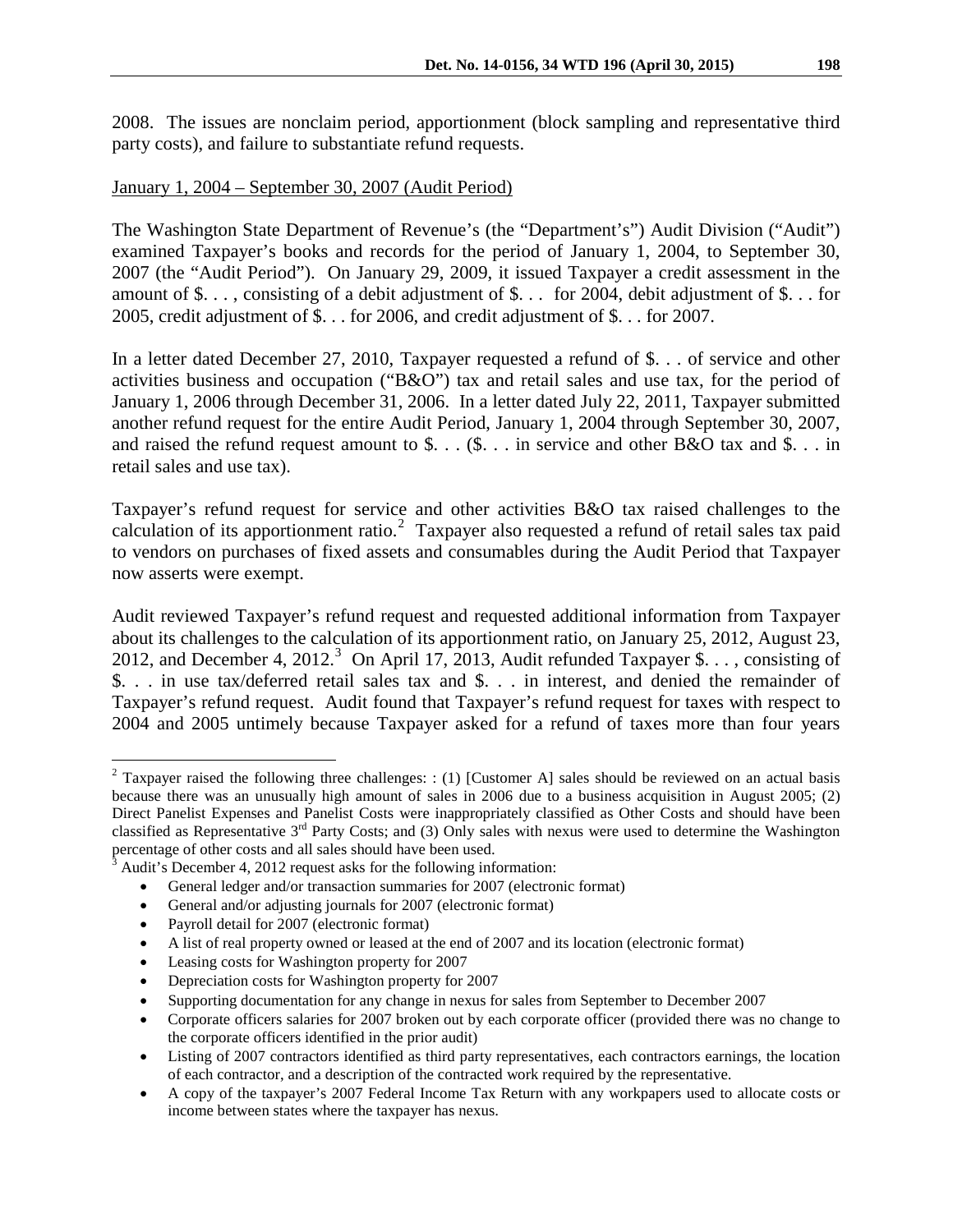following the close of the tax year in which payment occurred. Audit determined that Taxpayer had provided insufficient information about its challenges to the calculation of its apportionment ratio and denied that portion of the refund request.

Taxpayer appeals the denied portion of the refund request. For 2004 and 2005, it asserts that it made a payment for 2004 and 2005 at the conclusion of the audit in January 2009 (when the credit adjustment was issued), and cites 3 WTD 435 in support of its assertion that the netting/consolidation does not change the underlying nature of each separate year and payments were due for 2004 and 2005. In addition, Taxpayer asserts that "RCW 82.32.060 clearly states that a refund request be made within four years prior to the beginning of the calendar year in which the refund application is made or examination of records is completed.

For the apportionment ratio calculation, Taxpayer raises two challenges. First, Taxpayer disputes the 2006 block sample. Audit and Taxpayer agreed to conduct a block sample to calculate Taxpayer's income apportionment ratio for the Audit Period and selected the period of 2006. Taxpayer does not dispute that it agreed to the 2006 block sample. However, after receiving the results of the block sample, Taxpayer requested Audit remove the [Customer A] sales from the block sample and examine such sales on an actual basis because such sales were extraordinary items in 2006.<sup>[4](#page-3-0)</sup> Audit was unwilling to remove [Customer A] sales from the block sample and still use the block sample, but offered to actually examine Taxpayer's records for the Audit Period.

Taxpayer asserts that Audit's offer to perform an actual examination of the Audit Period is unnecessary and Audit did not follow proper procedure because the statistical sampling manual allegedly provides that Audit should keep the non-statistical sampling block and remove the extraordinary items. In support, Taxpayer cites to an "Audit Division Sampling Policy, Effective September 1, 2002," which states in part:

**Agreement of Sample.** When you plan to use a sample, it is important that the taxpayer agrees with the sampling method before you begin. Therefore, it is recommended that you discuss the methods of sampling with the taxpayer and discuss how the sample will be used. You also want to agree, in advance, how extraordinary items (rare or unusual items in the sample or population) will be managed.

Second, Taxpayer disputes Audit's classification of "Direct Panelist Expenses" and "Panelist Costs" (collectively, "panelist expenses") as other costs and asserts the panelist expenses are "representative third party" costs pursuant to WAC 458-20-194(4)(g)(i). Taxpayer argues the panelist expenses are third party costs because the panelists are providing services on its behalf in completing surveys and providing feedback to its customers and these services are provided directly to its customers because it forwards raw data from panelists to customers. Audit determined such services were not directly provided from panelists to customers because Taxpayer transmits panelists' responses to provide strict panelist privacy and client confidentiality.

<span id="page-3-0"></span> $\frac{1}{4}$  Taxpayer asserts in 2006, [Customer A] sales were \$. . . of \$. . . in total Washington sales for the year, and [Customer A] sales were \$. . . in 2005 and \$. . . from January 1 – September 30, 2007.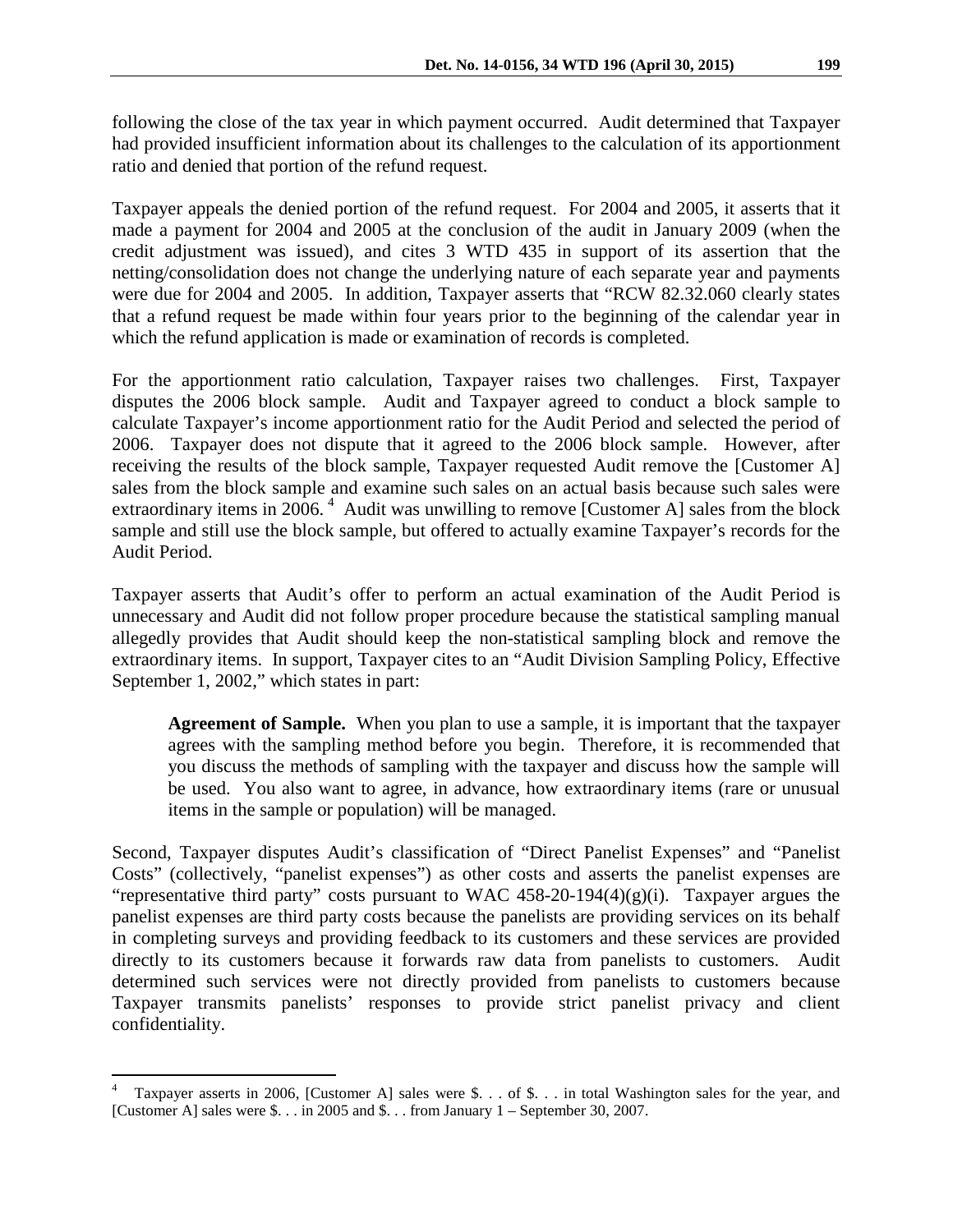# October  $1 -$  December 31, 2007 ("4<sup>th</sup> Quarter 2007 Refund Request")

In a letter dated December 20, 2011, Taxpayer requested a refund of \$. . . in service and other activities B&O tax paid to the Department from October  $1 -$  December 31, 2007 (4<sup>th</sup> Quarter 2007). On March 28, 2013, Taxpayer amended the amount of the  $4<sup>th</sup>$  Quarter 2007 Refund Request to either, \$. . . based on calculations using a 23% apportionment ratio or \$. . . based on calculations using a 30% apportionment ratio. On April 15, 2013, Audit denied this refund request because Taxpayer had failed to provide requested records to substantiate the request.

Audit applied the 2006 block sample apportionment percentage to  $4<sup>th</sup>$  Quarter 2007. For reasons explained above, Taxpayer disagrees with the 2006 block sample apportionment ratio and includes the 4<sup>th</sup> Quarter 2007 Refund Request in this appeal because it has appealed the 2006 block sample. Taxpayer asserts the auditor stated that the apportionment ratio for the  $4<sup>th</sup>$  Quarter 2007 would be the apportionment ratio determined for January 1 – September 30, 2007.

# January 1 – December 31, 2008 ("2008 Refund Request")

In a letter dated December 31, 2008, Taxpayer requested a refund of \$. . . in service and other activities B&O tax paid to the Department from January 1 – December 31, 2008. On July 19, 2013, Audit denied Taxpayer's 2008 Refund Request because Taxpayer did not produce the documents that Audit requested to substantiate the refund request.

Taxpayer states:

In addition a protective claim for 2008 was timely filed on December 31, 2012. We received a 90-day letter dated March 20, 2013 requesting detailed information be provided by June 19, 2013. Because the issues are the same as the issues included in this appeal we are including this period in the appeal petition and will not be providing the information requested until such time that we have had our appeal ruled on.

# ANALYSIS

# Non-Claim Limitations Period: 2004 & 2005

Refunds of taxes, penalties, and interest, paid to the Department, are governed by RCW 82.32.060. RCW 82.32.060 states:

(1) If, upon receipt of an application by a taxpayer for a refund or for an audit of the taxpayer's records, or upon an examination of the returns or records of any taxpayer, it is determined by the department that within the statutory period for assessment of taxes, penalties, or interest prescribed by RCW 82.32.050 any amount of tax, penalty, or interest has been paid in excess of that properly due, the excess amount paid within, or attributable to, such period must be credited to the taxpayer's account or must be refunded to the taxpayer, at the taxpayer's option. Except as provided in subsection (2) of this section, no refund or credit may be made for taxes, penalties, or interest paid more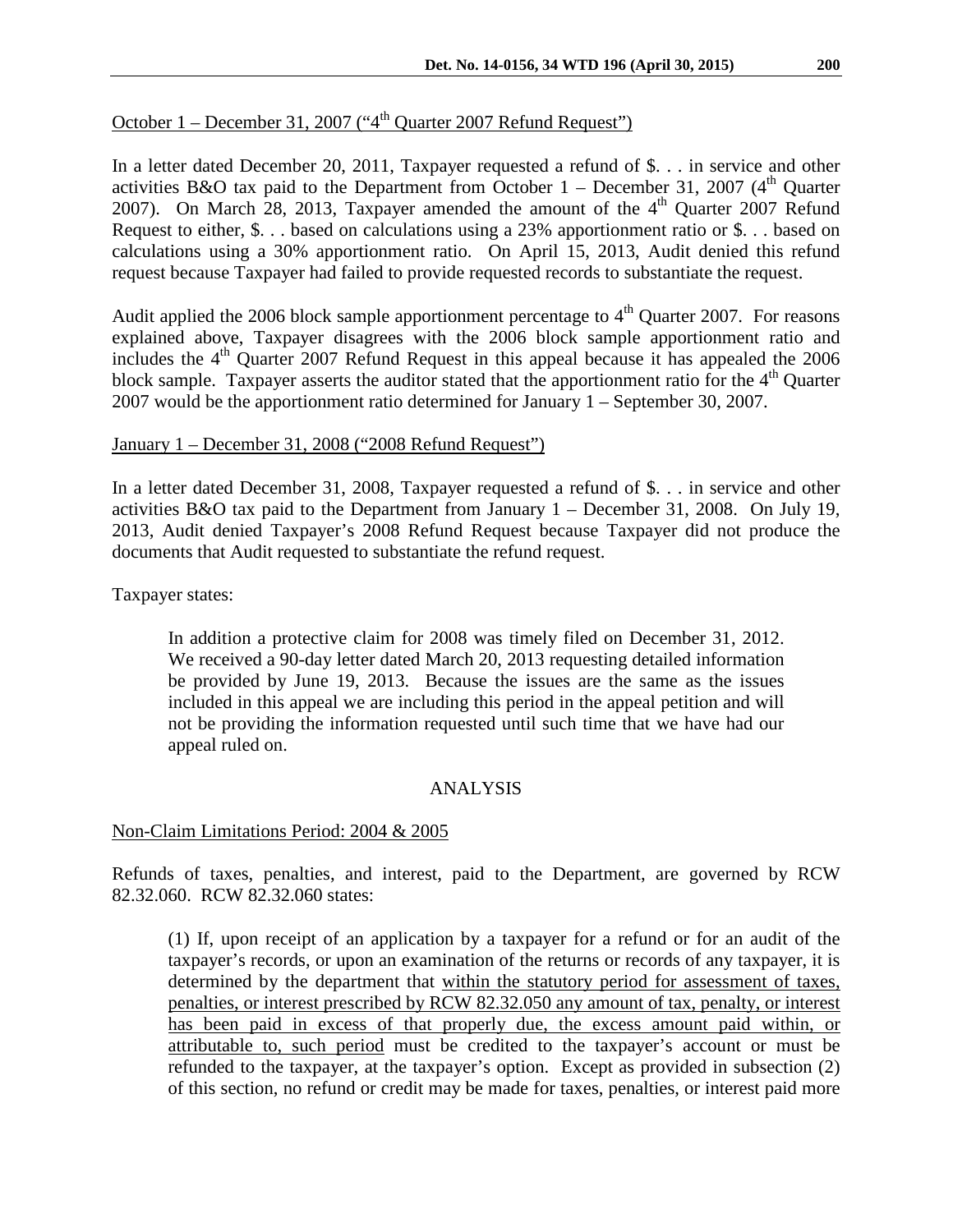than four years prior to the beginning of the calendar year in which the refund application is made or examination of records is completed.

(2)(a) The execution of a written waiver under RCW 82.32.050 or 82.32.100 will extend the time for making a refund or credit of any taxes paid during, or attributable to, the years covered by the waiver if, prior to the expiration of the waiver period, an application for refund of such taxes is made by the taxpayer or the department discovers a refund or credit is due.

(Emphasis added.) RCW 82.32.050 is referenced in and to be read in conjunction with RCW 82.32.060. RCW 82.32.050 states:

(4) No assessment or correction of an assessment for additional taxes, penalties, or interest due may be made by the department more than four years after the close of the tax year, except (a) against a taxpayer who has not registered as required by this chapter, (b) upon a showing of fraud or of misrepresentation of a material fact by the taxpayer, or (c) where taxpayer has executed a written waiver of such limitation. The execution of a written waiver shall also extend the period for making a refund or credit as provided in RCW 82.32.060(2).

Applications for refund must be received by the Department within the statutory refund period. RCW 82.32.060. The statutory refund period is the statutory assessment period prescribed in RCW 82.32.050, RCW 82.32.060(1). Except in the case of a written waiver, a refund request must be received within of four years after the close of the tax year in which payment occurred. RCW 82.32.060(1), (2)(a); WAC 458-20-229(2)(a). And, the execution of a written waiver will only extend the time for timely refund requests to the waiver's date of expiration. RCW 82.32.060(2)(a).

Taxpayer asserts that the netting of tax underpayments (2004 and 2005) with the credits for overpayments (2006 and 2007) at the close of the audit, in January 2009, constitutes payments for 2004 and 2005 taxes assessed during the Audit Period. It is well established that "amount paid" in RCW 82.32.060 means an actual payment and the netting of offsetting debits and credits will not suffice. In Det. No. 02-002, 22 WTD 131 (2003), we considered whether a taxpayer had paid any taxes as a result of an assessment where the taxpayer was issued a credit assessment.<sup>[5](#page-5-0)</sup> We stated, "Because the audit resulted in a credit assessment, the taxpayer did not pay anything on the assessment." 22 WTD at 135. We concluded, "Any taxes, which could be credited or refunded, were paid on the taxpayer's combined excise tax returns. Therefore, the applicable statute of limitations is based upon the tax return payments and not on when the audit was completed or the assessment issued." 22 WTD 135-136. We found our decision in 22 WTD 131 supported by the Washington State Supreme Court's holding in *Paccar, Inc. v. Dep't of Revenue,* 135 Wn.2d 301 (1998), which concluded that RCW 82.32.060 requires actual payment and stated:

 $\overline{a}$ 

<span id="page-5-0"></span><sup>&</sup>lt;sup>5</sup> The term "credit assessment" is a term of art used by the Department when it audits the taxpayer's records and determines the taxpayer overpaid taxes. It is technically not an assessment because no additional taxes were found to be due.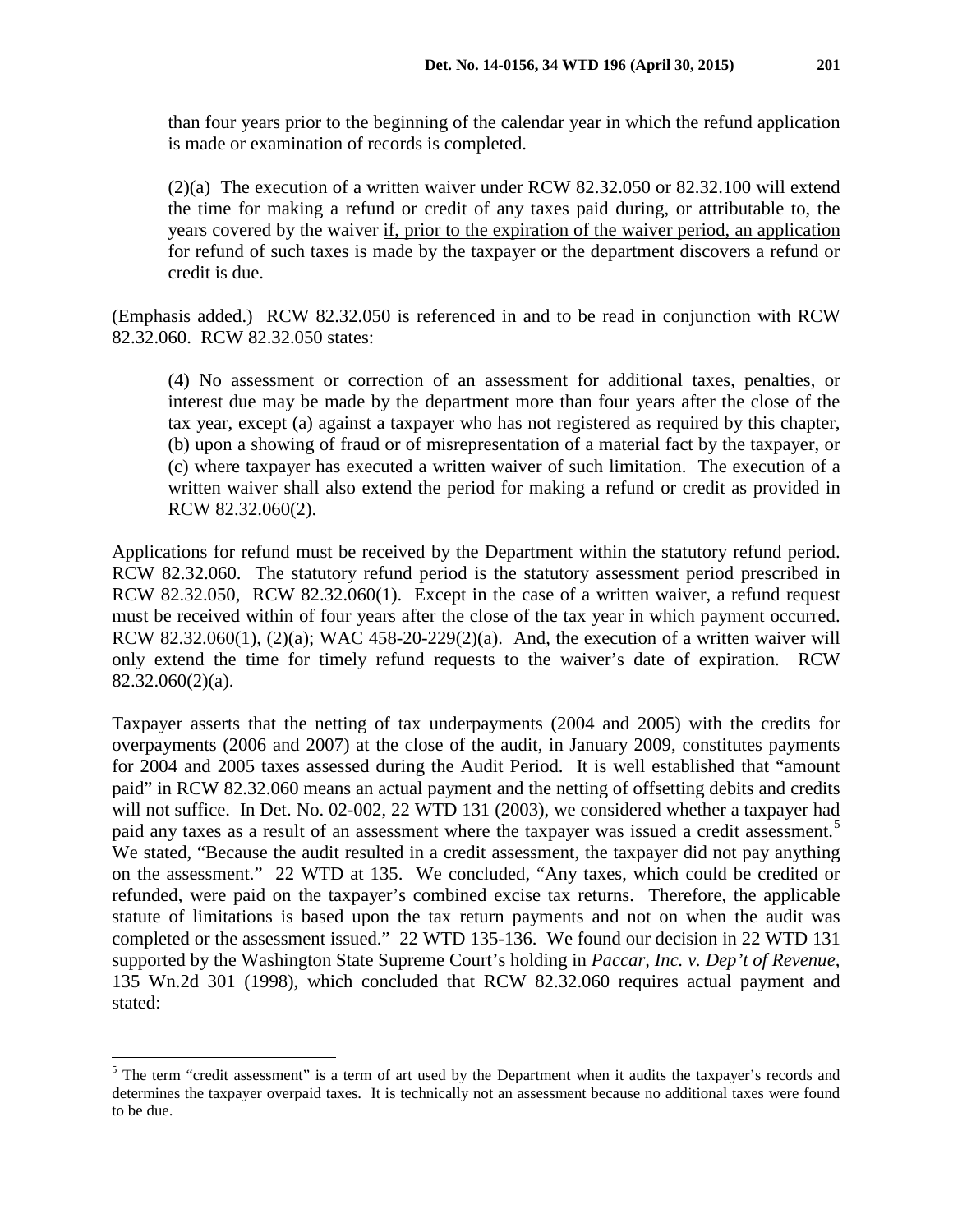Under RCW 82.32.060, a taxpayer may receive a refund of excess taxes paid upon a deficiency assessment calculated for a period prior to the statutory four-year period if the taxpayer files a petition for refund within four years of actual payment of the deficiency assessment.

### *Id.,* at 321.

The same holds true for Taxpayer. ". . . [A]mount paid within, or attributable to, such period . . ." in RCW 82.32.060 means an actual payment must have been made within four years prior to the beginning of the calendar year in which the refund request is made, and the netting of tax underpayments and overpayments, resulting in a credit assessment is not an actual payment. Therefore, we conclude that Taxpayer did not make an actual payment at the conclusion of the audit, in January 2009, and its refund request is untimely as to 2004 and 2005.

In addition, Taxpayer asserts that RCW 82.32.060(1) allows a refund request to be made within four years prior to the beginning of the calendar year in which the examination of records is completed. This ignores the payment requirement included in the plain language of RCW  $82.32.060(1)$  and WAC  $458-20-229(2)$ . It is the date of payment that establishes the non-claim period for refunds and the date of conclusion of the examination of records is irrelevant here.

### Block Sampling

The Department recognizes that a sampling of documents, rather than a review of all of the records for the entire period, and projecting the results over the entire period, is an accepted and commonly used auditing method to estimate the amount of tax underpaid or over paid. Det. No. 02-0114, 22 WTD 174, 177 (2003). The Department has often used test periods as a sampling method. *See, e.g.,* Det. No. 88-233, 6 WTD 59 (1988); Det. No. 87-354, 4 WTD 293 (1987); Det. No. 93-240, 13 WTD 369 (1994). Such methods are also known as block sampling. Other sampling methods, such as statistical sampling, may also be utilized to project a tax liability when all of the actual records are not available or it is impracticable or inefficient to simply rely on the entire collection of actual records.

In block sampling, the auditor chooses a group or block of transactions that took place during a specified time period or in a certain location. The selection of the block is usually not the result of a random process. Generally, the block that is selected is based on convenience and accessibility. *See* Jeri Mulrow, *Statistical Sampling as a Win-Win in Tax Audits*, 15 State Tax Notes 1491 (December 7, 1998). The Department has often used block sampling as a means to determine a taxpayer's liability. *See* Det. No. 88-233, 6 WTD 59 (1988); Det. No. 87-354, 4 WTD 293 (1987); Det. No. 93-240, 13 WD 269 (1994).

In general, a taxpayer's choice is to accept a block sample or request an actual review of records. Because there is neither statutory authority authorizing block sampling nor recognized scientific accuracy in block sampling, in the absence of the consent of the audited taxpayer, when a taxpayer disagrees with the result of a block sample, the only remedy on appeal is a remand for a review of all records. *See* Det. No. 02-0114, 22 WTD 174, 181. Taxpayer did not provide sufficient records for Audit to perform a review of all records, and, absent other available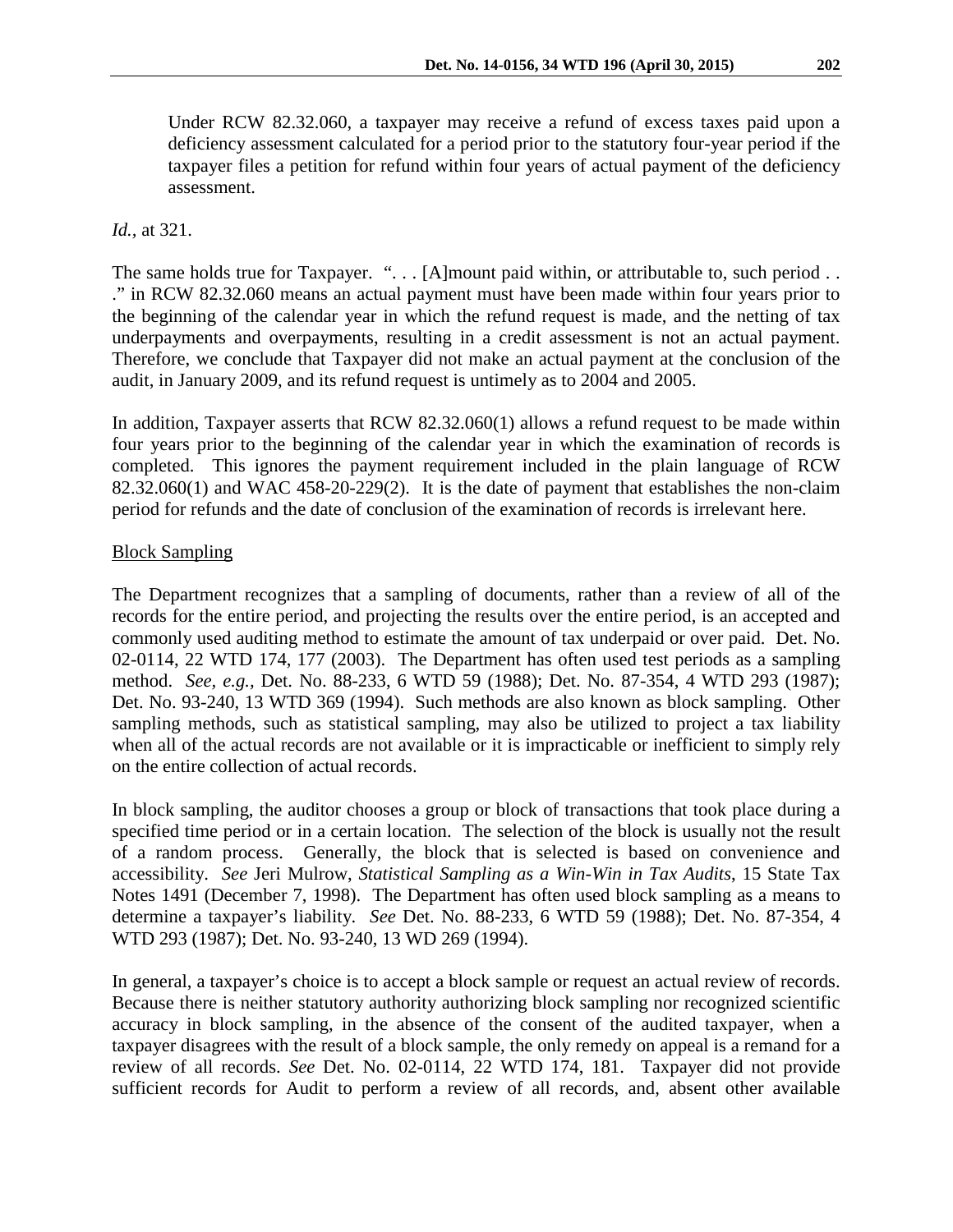records, Audit performed the audit in the manner it deemed best to determine Taxpayer's tax liabilities for the Audit Period pursuant to RCW 82.32.100. Therefore, we conclude that Audit properly assessed Taxpayer using the block sample and sustain the assessment.

#### Panelist Costs

For January 1, 2006 to May 31, 2010, WAC 458-20-194 explains the apportionment of business activities for taxpayers doing business inside and outside of Washington, reporting under the service and other activities B&O tax classification. WAC 458-20-194 allows taxpayers to apportion business activities to Washington using a cost apportionment ratio equal to a taxpayer's cost of doing business in Washington divided by the total cost of doing business worldwide. WAC 458-20-194(4)(a)(i). A taxpayer's cost of doing business in Washington is equal to those costs specifically assigned to Washington plus all costs assigned to Washington by formula. WAC 458-20-194(4)(a)(ii).

Costs not specifically assigned ("other costs") are assigned to Washington by a formula equal to the ratio of sales in Washington over sales everywhere. WAC 458-20-194(4)(h)(i). Representative third-party costs are assigned to the third party's place of performance; thus, a third party would need to perform in Washington in order for the cost of the third party to be assigned to Washington. WAC 458-20-194(4)(g).

"'Representative third party' includes an agent, independent contractor, or other representative of the taxpayer who provides services on behalf of the taxpayer directly to customers." WAC 458-  $20-194(4)(g)(i)$ . Audit determined that Taxpayer's panelists provide no service directly to its customers because the panelists do not directly provide Taxpayer's customers with responses. Taxpayer does not allege otherwise; further it advertises that it provides strict panelist privacy and client confidentiality practices to maintain the integrity of the surveys. While Taxpayer may provide its customers with raw data from panelists, Taxpayer transmits the data from the panelists to its customers – the panelists do not directly send responses to customers. Therefore, because the panelists do not directly provide services to Taxpayer's customers, such panelist costs are properly classified as other costs for purposes of the apportionment ratio in WAC 458- 20-194.

#### Refund Substantiation

1.  $4^{\text{th}}$  Ouarter 2007

In accordance with our decision above, we find that Audit did not err in its 2006 block sample. Audit used the 2006 block sample to determine Taxpayer's apportionment percentage and then applied the apportionment percentage to the  $4<sup>th</sup>$  Quarter 2007; accordingly, we find Taxpayer is not entitled to a refund.

#### 2. 2008

WAC 458-20-229 provides guidance and explanation as to what documents a taxpayer must provide in substantiation of a refund request. WAC 458-20-229(3)(b) states as follows: